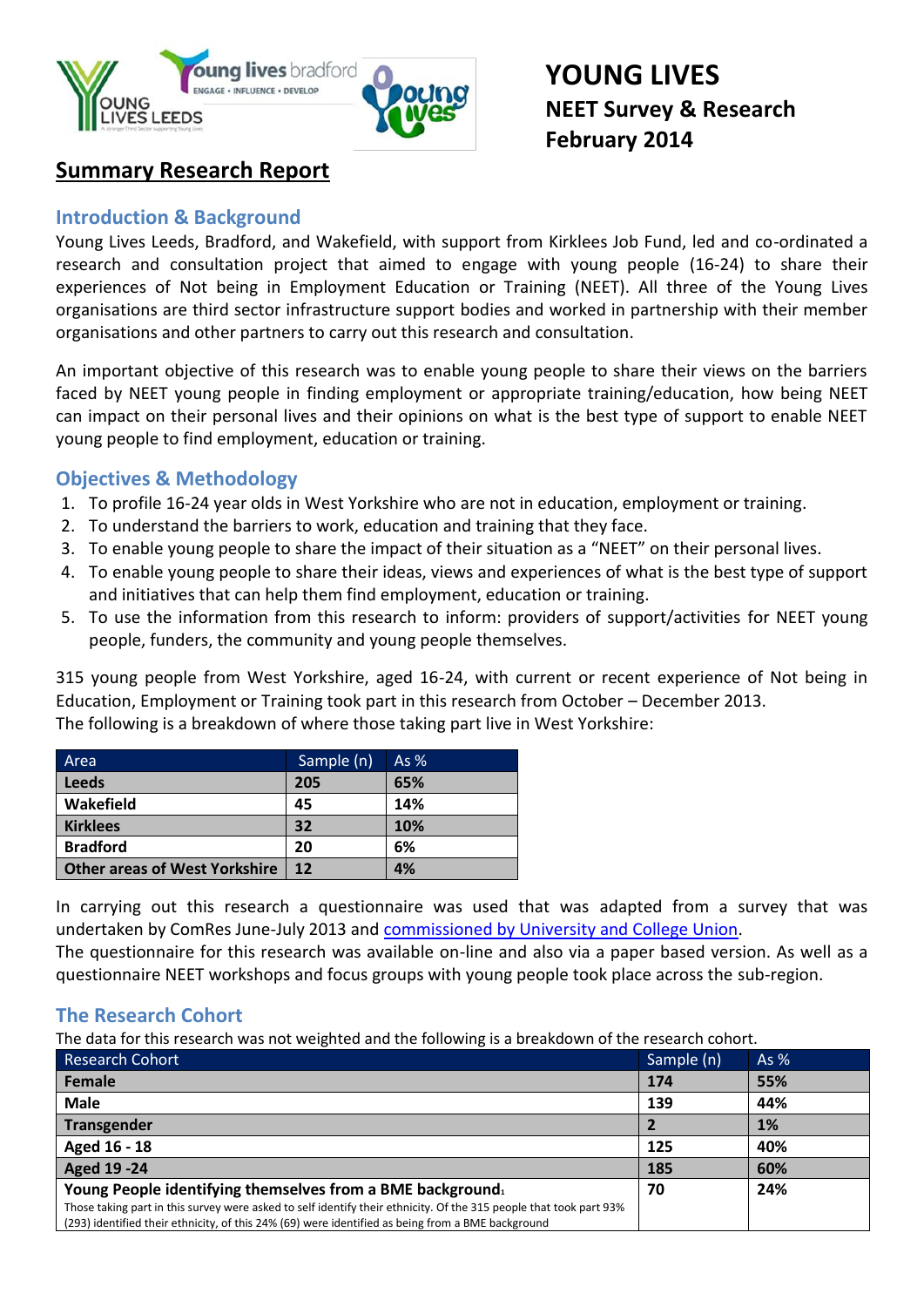## **Young People's current living situation**

- 61% of young people said they were living with their parent(s)/carers, 17% living in rented accommodation, 11% living in social housing and 7% of young people said they were homeless.
- The number of young people that said they live with their parents(s)/carers reflects the national picture. The Office for National Statistics said that in 2012 an estimated 64% of 16-24 year old 1 lived in their parental home.<sup>2</sup>

#### **How did young people describe their current situation?**

- 61% said they were looking for work.
- 22% said they were looking for a college or training place
- 11% said they were currently volunteering.

## **How many of the young people taking part in the survey were currently NEET?**

- When planning this research it was felt important not to exclude young people who had recent experience of being NEET but had recently secured themselves a training place or employment. Also it was felt useful to compare the responses of young people currently in work, education or training with those currently NEET. In addition a control group of young people currently in work or on a job guarantee programme (Kirklees Future Jobs Programme) took part in this survey to act as a comparison with those young people identifying themselves as being NEET.
- In Leeds only 3% of young people taking part in this survey said they were working 30 hours or more and overall 67% of those taking part said they were currently looking for employment and/or a college or training place.

#### **Comparisons with the ComRes survey**

- The design and analysis of this research study were informed by a previous study conducted by the research agency ComRes for the University and College Union (UCU). We should stress, however, that ComRes played no role in the fieldwork or analysis of this current study. The [ComRes research](http://www.comres.co.uk/poll/963/ucu-neets-survey.htm) was carried out by participants completing a questionnaire on-line while in this research only about 5% of young people completed their questionnaire on-line.
- Most young people taking part in this survey were engaged with a Third Sector or other support organisation which is unlikely to have been the case with the ComRes survey. As a result of this it possible that participants in this survey may have been more positive in their responses.

## **Summary of Research Findings**

- Overall 65% of young people said they would like to see themselves working 12 months from now; this is very similar to the 68% that said the same in the national ComRes research.
- **Overall 57% of young people thought they would be working 12 months from now; this compares to only 41% saying the same in the national ComRes research**.
- While 62% of young people NEET for 1 year or more said they wanted to be working 12 months from now, only 47% thought that they would be working 12 months from now.
- **Overall young people are most likely to say their** *"lack of experience"* **(58%) is the main barrier or obstacle preventing them moving into education, employment or training.** *"My skills and qualifications aren't good enough"* **(40%) and** *"I lack confidence"* **(35%) were also seen as significant obstacles.**
- Young people said *"advice about applying for jobs"* (44%), "*better English, maths or computer skills*" (39%) and *"boosting my self-confidence"* (39%) are the three best ways to help them get into work, education or training.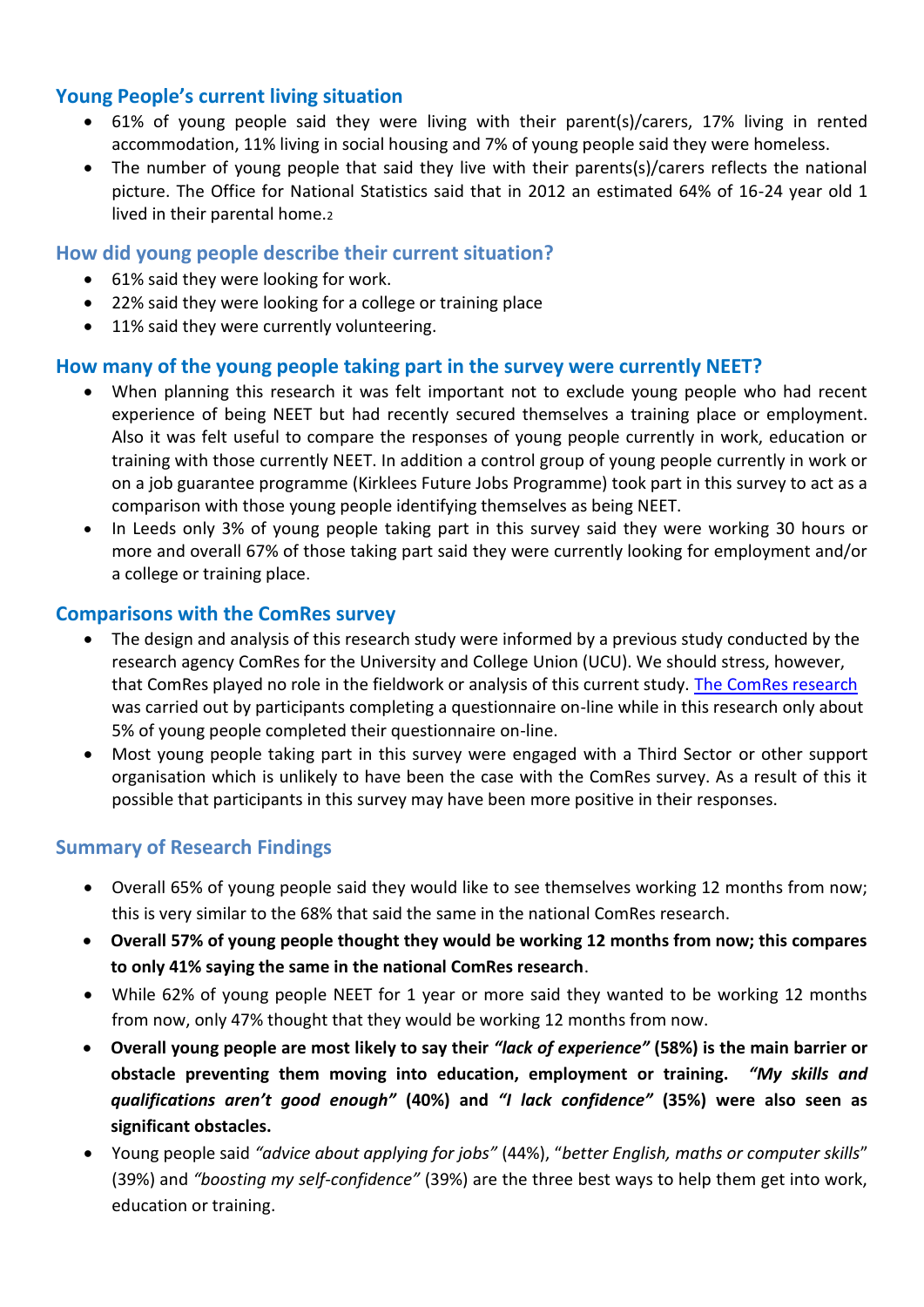- *"Stress and anxiety"* **(42%) and** *"depression"* **(29%) were the most commonly mentioned negative consequences on well-being as a result of not being in work, education or training. Other consequences mentioned included** *"rarely leaving the house"* **(25%),** *"smoking too much"* **(25%) and** *"eating unhealthily"* **(22%).**
- More than two thirds of young people (68%) agreed that *"no matter what politicians do, there will always be lots of young people not in employment, education or training".* Although more than seven in ten (73%) agree that *"given the right support, I could contribute a lot more to this country"*. More than seven in ten (71%) said they felt *"my full potential is not being used"* and more than a third (35%) feel they have *"little chance of ever getting a job".*
- **More than half of young people (52%) who have been NEET for a year a more felt they have**  *"little chance of ever getting a job"* **and more than four in ten (42%) agreed that** *"I feel I'm not part of society"***.**
- Nearly half (46%) of young people working full time said they planned to vote at the next General Election, which compares to just over one in five (22%) of young people who have been NEET for a year or more.
- **Nearly half of young people (48%) felt that a job or training guarantee was the best way of helping young people into work or training; this was followed by financial support to get to college or work (16%)**
- Young people thought the best two ways of letting young people know about the support and training available in helping them into employment, education and training was by advertising on Facebook (52%) and through Job Centre Advisors (52%).

# **Key Actions Resulting from the Research**

- One of the main aims of this research was to provide an opportunity for young people to share their experiences of being NEET and to give their opinions on the best type of support to enable young people to move into employment, education or training. To make sure as many people as possible hear young people's opinions and views, this report will be widely distributed and to different audiences.
- **Jenny Dobson, Funding Officer from Big Lottery, has said about this research:** *"Through this piece of research Young Lives Leeds, Bradford and Wakefield have given young people across West Yorkshire a voice. Young Lives have set out a hard hitting partnership approach giving young people the opportunity to see themselves as influencers – working with those voluntary groups and local businesses to help address barriers faced by NEET young people across West Yorkshire."*
- This research has highlighted additional needs/challenges/barriers/obstacles faced by NEET young people, particularly those that have been NEET for a year or more. From April 2014 Talent Match, a £6.7 million Big Lottery programme for young people NEET for a year or more, will begin delivery across West Yorkshire. As part of the development of this programme three meetings for perspective providers of services for Talent Match has taken place across West Yorkshire and a presentation on this research was given to potential providers at these meetings.

Wendy Green, Assistant Chief Executive (Programmes) from Your Consortium, who is managing the Talent Match programme, said:

"*The results of this survey, and previous mapping exercises, have fed into the design and launch of the project ensuring this is very much young people led. Given the results of this survey and the*